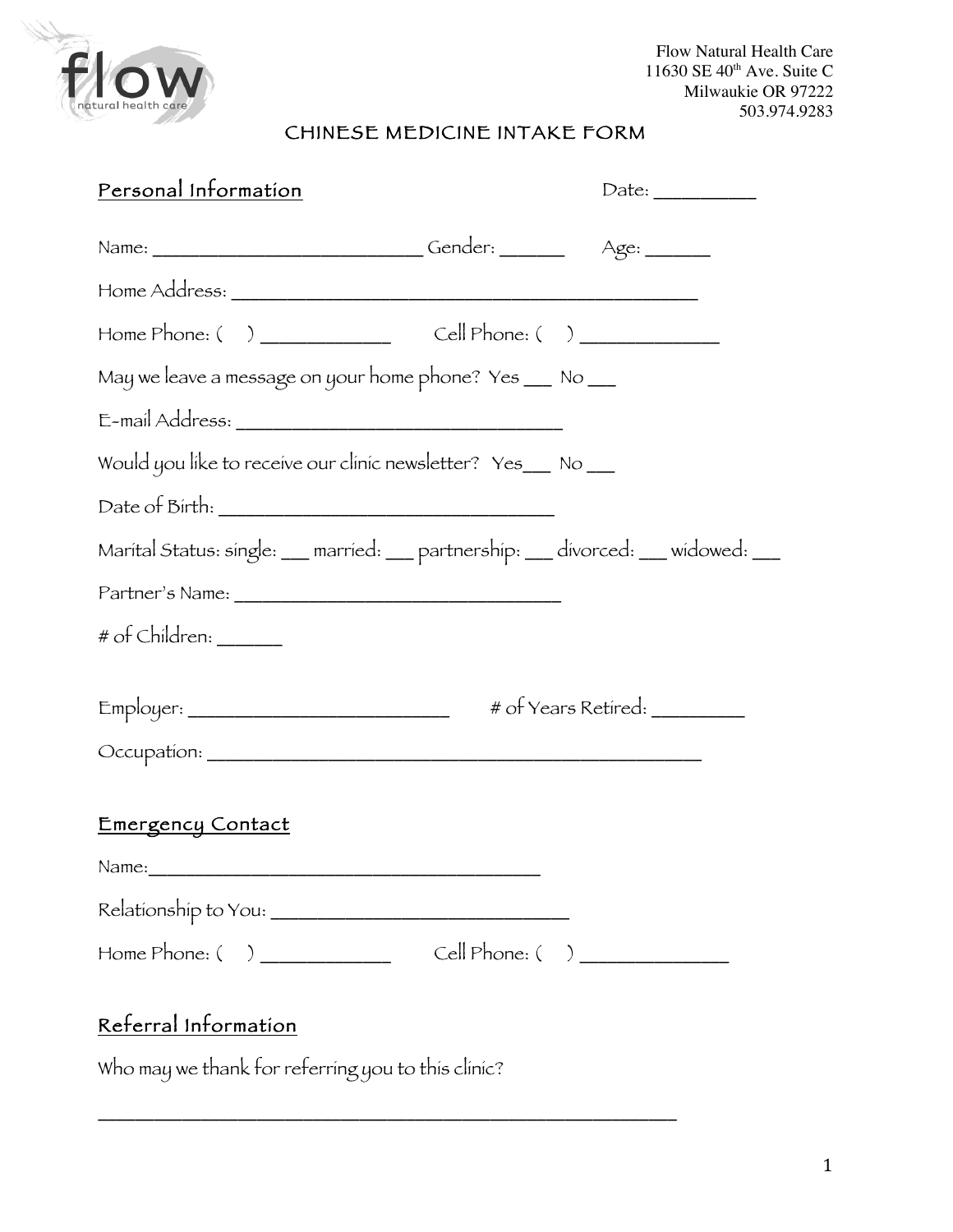# **CURRENT HEALTH**

Main Purpose of this Appointment: To what extent does this problem interfere with your daily activities? Other Current Health Concerns: What treatments have you received for these concerns? Are there other members of your family with any of the same conditions? Yes \_\_\_\_ No \_\_\_ If Yes, Please explain: Please list all medications, herbs, supplements and home remedies that you are taking (please include amount, frequency, and duration):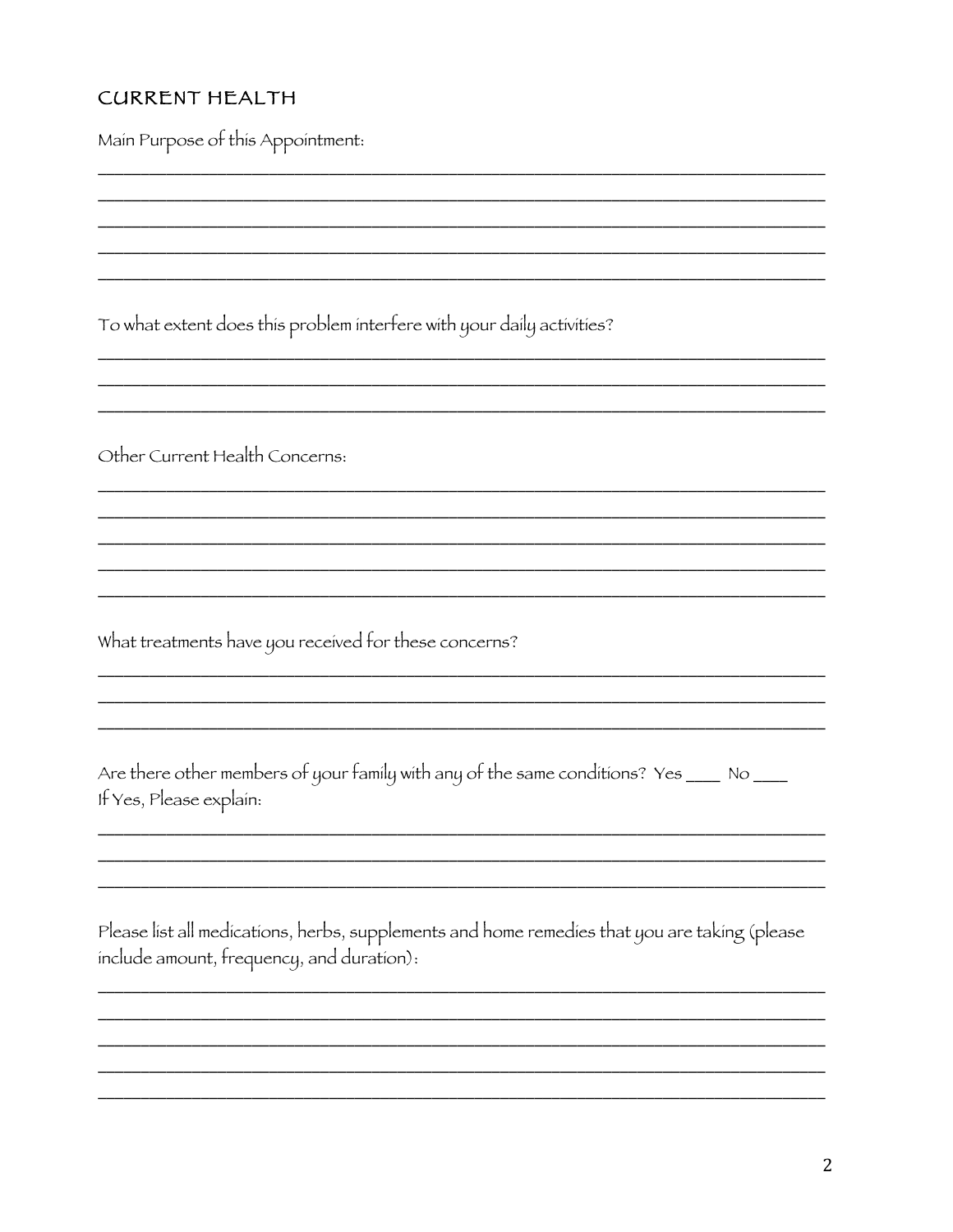## **HEALTH HISTORY**

Do you have any infectious diseases? Yes \_\_ No \_\_ If yes, please list:

| Have you been treated for any health conditions during the last year? Yes: ___ No: ___ |  |
|----------------------------------------------------------------------------------------|--|
| If yes, Please explain:                                                                |  |

<u> 1980 - Jan Stein Stein Stein Stein Stein Stein Stein Stein Stein Stein Stein Stein Stein Stein Stein Stein S</u>

Please explain any history of major illnesses/injuries/traumas (include date):

Please explain any allergies (to drugs, chemicals, foods, etc.):

Family history of cancer or other significant illness (include who and type):

Do you smoke or chew tobacco products? Yes: \_\_ No: \_\_

| Are you routinely exposed to second-hand smoke? Yes: __ No: _ |  |
|---------------------------------------------------------------|--|
| If yes, how and how much per day?                             |  |
|                                                               |  |

Do you drink alcohol? Yes: \_\_ No: \_\_ If yes, what and how much/day?

Do you drink caffeinated beverages? Yes: \_\_ No: \_\_

Do you use recreational drugs? Yes: \_\_ No: \_\_

If yes, what and how much/day?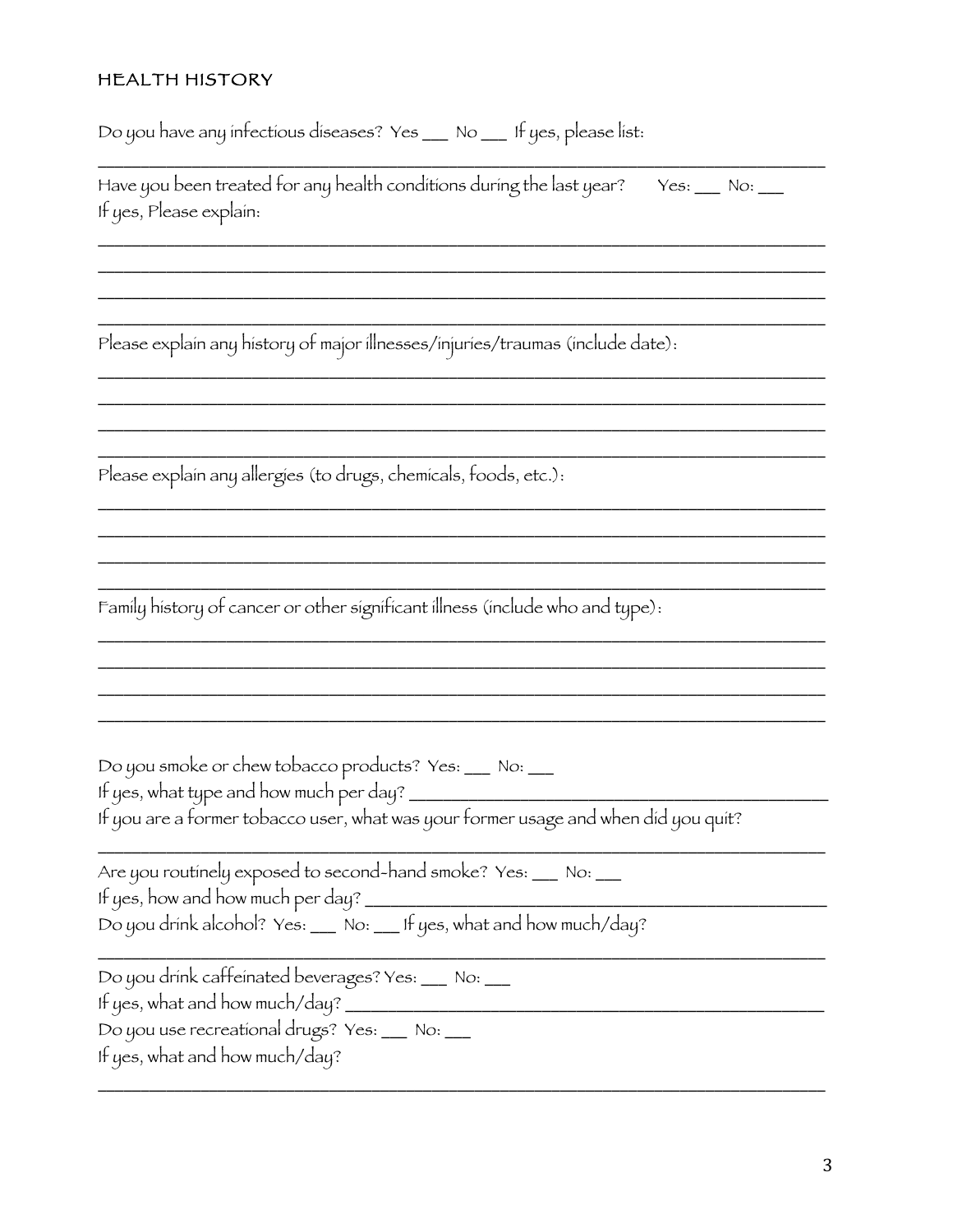# WOMEN ONLY

| Please check all conditions that apply to you:                                                                                                                                                                                                           |  |
|----------------------------------------------------------------------------------------------------------------------------------------------------------------------------------------------------------------------------------------------------------|--|
| ___ Menstrual irregularities___ Menstrual cramps   ___ Excessive discharge                                                                                                                                                                               |  |
|                                                                                                                                                                                                                                                          |  |
| PMS<br>Vaginal pain or infections<br>Cenital herpes<br>Cenital herpes<br>Cenital herpes<br>Cenital herpes<br>Cenital herpes<br>Cenital herpes<br>Cenital herpes<br>Cenital herpes<br>Cenital herpes<br>Cenital herpes<br>Cenital herpes<br>Cenital herpe |  |
| Have you ever had an abnormal PAP smear? Yes: ___ No: __                                                                                                                                                                                                 |  |
| Date of last PAP: _______________________ Date of last mammogram: ________                                                                                                                                                                               |  |
| Age when menstruation began: ______                                                                                                                                                                                                                      |  |
| Length of cycles (from day 1 of one period to day 1 of the next period): ______                                                                                                                                                                          |  |
| Is your typical flow light, medium or heavy? ___________________________________                                                                                                                                                                         |  |
| Do you see clots in your menstrual flow? Yes: ___ No: ___                                                                                                                                                                                                |  |
| Any unusual symptoms or difficulties with menstruation? Yes: ___ No: ___                                                                                                                                                                                 |  |
| If yes, please explain:                                                                                                                                                                                                                                  |  |
| Have you completed menopause? Yes: ___ No: ___ If so, when? ______<br>Please list all contraception methods ever used, including length of use:                                                                                                          |  |
| Current method:                                                                                                                                                                                                                                          |  |
| Please list:                                                                                                                                                                                                                                             |  |
| Number of pregnancies: __                                                                                                                                                                                                                                |  |
| Number of live births: __                                                                                                                                                                                                                                |  |
| Number of abortions: ___                                                                                                                                                                                                                                 |  |
| Number of Cesareans: ___                                                                                                                                                                                                                                 |  |
| If you have received a Hysterectomy, when was the date of surgery?                                                                                                                                                                                       |  |
| Please explain any other reproductive or other female concerns not addressed:                                                                                                                                                                            |  |
|                                                                                                                                                                                                                                                          |  |
|                                                                                                                                                                                                                                                          |  |

\_\_\_\_\_\_\_\_\_\_\_\_\_\_\_\_\_\_\_\_\_\_\_\_\_\_\_\_\_\_\_\_\_\_\_\_\_\_\_\_\_\_\_\_\_\_\_\_\_\_\_\_\_\_\_\_\_\_\_\_\_\_\_\_\_\_\_\_\_\_\_\_\_\_\_\_\_\_ \_\_\_\_\_\_\_\_\_\_\_\_\_\_\_\_\_\_\_\_\_\_\_\_\_\_\_\_\_\_\_\_\_\_\_\_\_\_\_\_\_\_\_\_\_\_\_\_\_\_\_\_\_\_\_\_\_\_\_\_\_\_\_\_\_\_\_\_\_\_\_\_\_\_\_\_\_\_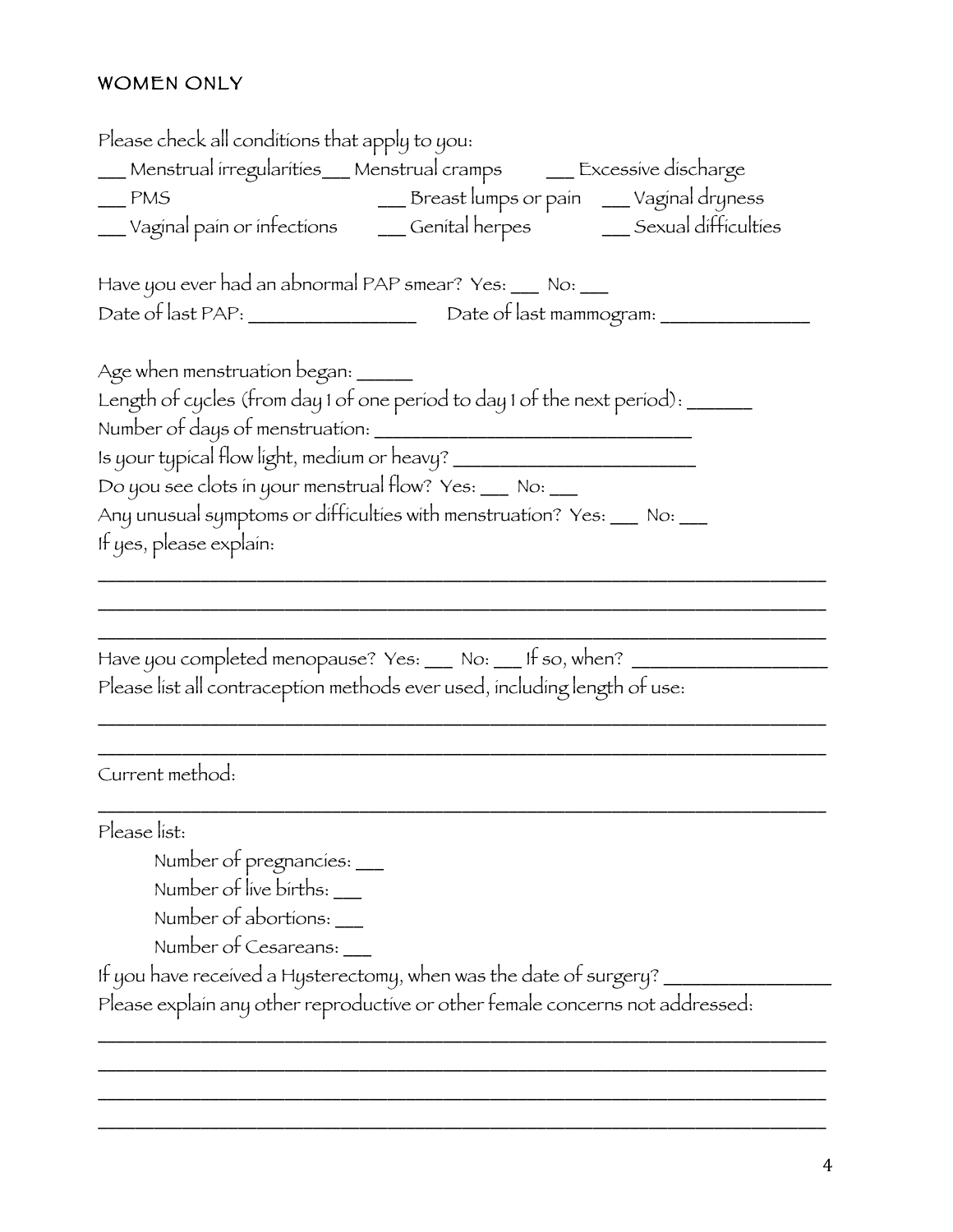# Please CHECK the box next to any conditions you are currently experiencing, and UNDERLINE any conditions you have experienced in the past:

#### Emotional

- $\Box$  Mood Swings
- $\Box$  Stress
- $\Box$  Anxiety
- $\Box$  Frequent or Excessive Anger
- □ Frequent Fearfulness
- **Exercise Sadness**
- $\Box$  Feelings of Depression

### Energy and Immunity

- $\Box$  Fatigue
- $\Box$  Difficulty Waking
- $\Box$  Energy Crashes
- $\Box$  Slow Wound Healing
- $\Box$  Chronic Infections
- $\Box$  Chronic Fatigue Syndrome

## Head, Eye, Ear, Nose, & Throat

- $\Box$  Impaired Vision
- $\Box$  Eye Pain/Strain
- □ Glasses/Contacts
- $\Box$  Tearing/Dryness
- $\Box$  Glaucoma
- $\Box$  Impaired Hearing
- $\Box$  Ear Ringing (Tinnitis)
- $\Box$  Earaches
- $\Box$  Headaches
- $\Box$  Sinus Problems
- $\Box$  Hay Fever
- $\Box$  Frequent Nose Bleeds
- □ Frequent Sore Throats
- $\Box$  Teeth Grinding
- $\Box$  TMD/Jaw Problems

### Respiratory

- $\Box$  Allergies
- $\Box$  Frequent Colds
- $\Box$  Shortness of Breath
- $\Box$  Asthma
- $\Box$  Persistent Cough
- $\Box$  Emphysema
- $\Box$  Tuberculosis
- $\Box$  Pneumonia
- $\Box$  History of Smoking
- $\Box$  Other Respiratory Problems

### Cardiovascular

- $\Box$  Chest Pain
- $\Box$  Palpitations/Fluttering
- $\Box$  Heart Murmurs
- $\Box$  Arythmia
- $\Box$  High Blood Pressure
- $\Box$  Swelling of Ankles
- $\Box$  Stroke
- □ Heart Disease
- $\Box$  Varicose Veins

#### Gastrointestinal

- $\Box$  Low Appetite
- $\Box$  Excessive Appetite
- $\Box$  Nausea/Vomiting
- $\Box$  Epigastric Pain
- $\Box$  Abdominal Pain
- $\Box$  Ulcers
- □ Frequent Gas
- $\Box$  Frequent Belching
- $\Box$  Heartburn
- □ Gall Bladder Disease
- $\Box$  Liver Disease
- $\Box$  Hepatitis B or C
- $\Box$  Hemorrhoids

#### Genito-Urinary Tract

- $\Box$  Painful Urination
- $\Box$  Frequent Urination
- $\Box$  Impaired Urination
- $\Box$  Incontinence
- □ Frequent UTIs
- $\Box$  Blood in Urine
- $\Box$  Kidney Stones
- $\Box$  Kidney Disease

### Female Reproductive

- $\Box$  Irregular Cycles
- $\Box$  Painful Periods
- $\Box$  Heavy Flow
- $\Box$  Clotting
- $\Box$  Premenstrual Symptoms
- $\Box$  Bleeding between Cycles
- □ Breast Lumps/Tenderness
- $\Box$  Nipple Discharge
- $\Box$  Excessive Vaginal Discharge
- □ Menopausal Symptoms
- $\Box$  Difficulty Conceiving

## Male Reproductive

- $\Box$  Sexual Difficulties
- $\Box$  Prostate Problems
- $\Box$  Testicular Pain/Swelling
- $\Box$  Penile Discharge

#### Musculoskeletal

- □ Neck/Shoulder Pain
- □ Muscle Spasms/Cramps

 $\mathcal{L}_\text{max}$  , where  $\mathcal{L}_\text{max}$  is the set of the set of the set of the set of the set of the set of the set of the set of the set of the set of the set of the set of the set of the set of the set of the set of the se

 $\mathcal{L}_\text{max}$ 

&

- $\Box$  Muscle Pain (if so,
- where?)

 $\Box$  Joint Pain (if so, where?):

 $\Box$  Vertigo/Dizziness  $\Box$  Numbness/Tingling  $\Box$  Poor Balance  $\Box$  Paralysis

□ Seizures/Epilepsy

 $\Box$  Other Endocrine Problem

 $\Box$  Frequent Hives  $\Box$  Dry Skin  $\Box$  Oily Skin  $\Box$  Acne

 $\mathcal{L}_\text{max}$ 

Endocrine  $\Box$  Hypothyroid  $\Box$  Hyperthyroid □ Diabetes  $\Box$  Hypoglycemia

 $\Box$  PCOS

Skin  $\Box$  Rashes  $\Box$  Eczema

Other  $\Box$  Anemia  $\Box$  Easy Bruising □ Cold Hands/Feet  $\Box$  Night Sweats  $\Box$  Feeling Hot or Cold  $\Box$  Cancer (if so, what kind?):

## **Neurological**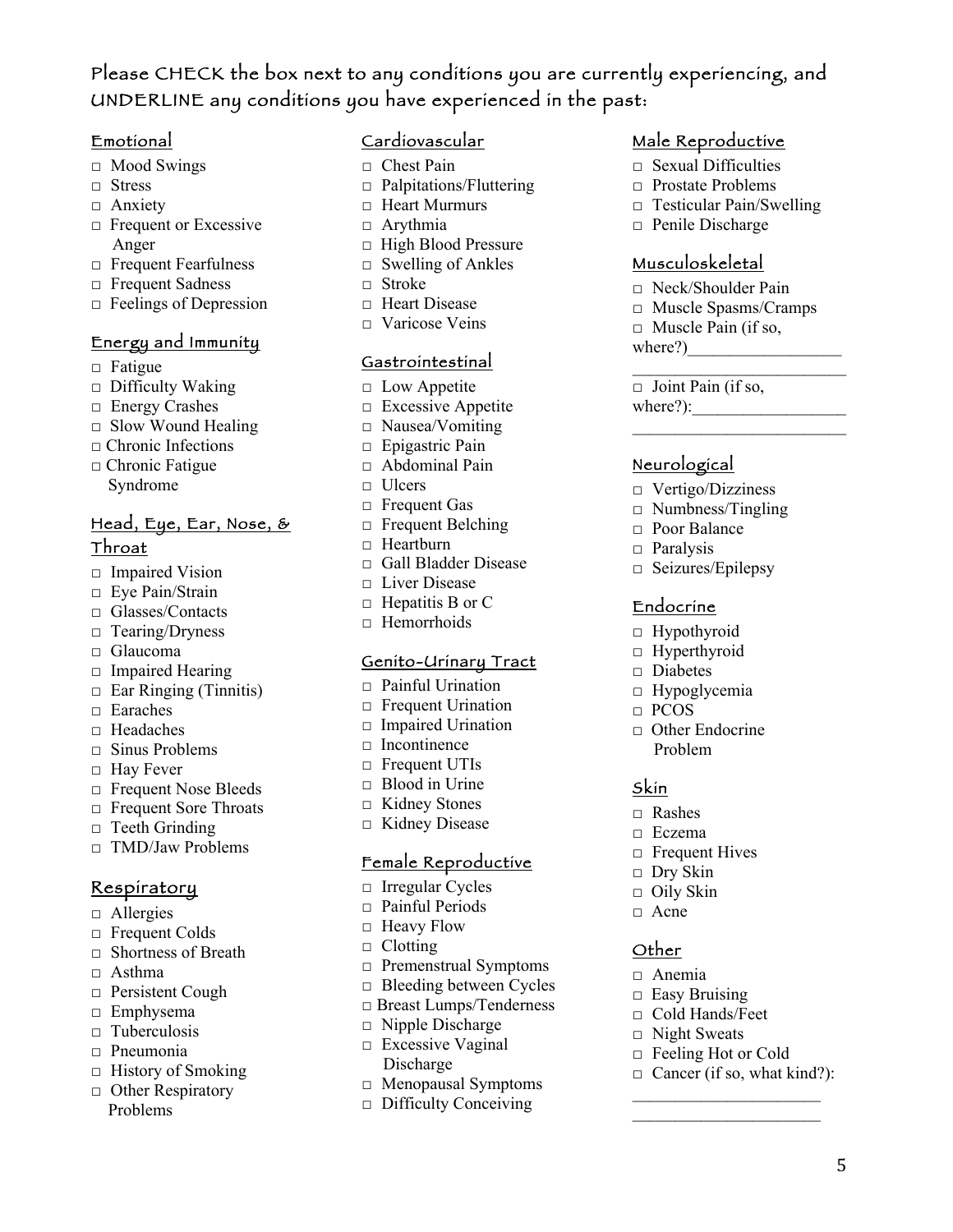# PRENATAL, INFANCY, AND CHILDHOOD HISTORY

Please provide as much information as you are able. You can talk to family members to fill in gaps.

| How old were your parents when you were born? Mother ______ Father ___<br>How many siblings do you have and how close are you in age to each of them?                                          |  |  |
|------------------------------------------------------------------------------------------------------------------------------------------------------------------------------------------------|--|--|
|                                                                                                                                                                                                |  |  |
| Was there anything notable about your mother's experience during pregnancy? (Did she have any<br>illnesses, adequate nutrition, emotional shocks, take any medications, smoke or drink, etc.?) |  |  |
|                                                                                                                                                                                                |  |  |
| Please describe any unusual or notable circumstances surrounding your birth (were you early or<br>late, was the birth natural or induced, etc.)                                                |  |  |
|                                                                                                                                                                                                |  |  |
|                                                                                                                                                                                                |  |  |
| Were there any physical or emotional traumas in your infancy?                                                                                                                                  |  |  |
|                                                                                                                                                                                                |  |  |
|                                                                                                                                                                                                |  |  |
| Did you have any recurrent health issues during childhood, or major illnesses, surgeries, or<br>traumas?                                                                                       |  |  |
|                                                                                                                                                                                                |  |  |
|                                                                                                                                                                                                |  |  |
| As a child, did you experience any abuse? Physical __ Emotional __ Sexual __<br>If so, please briefly describe, including your age at the time: ________________________                       |  |  |
|                                                                                                                                                                                                |  |  |
|                                                                                                                                                                                                |  |  |
|                                                                                                                                                                                                |  |  |

# GENERAL COMMENTS

If you have any comments or additional information, please use this space: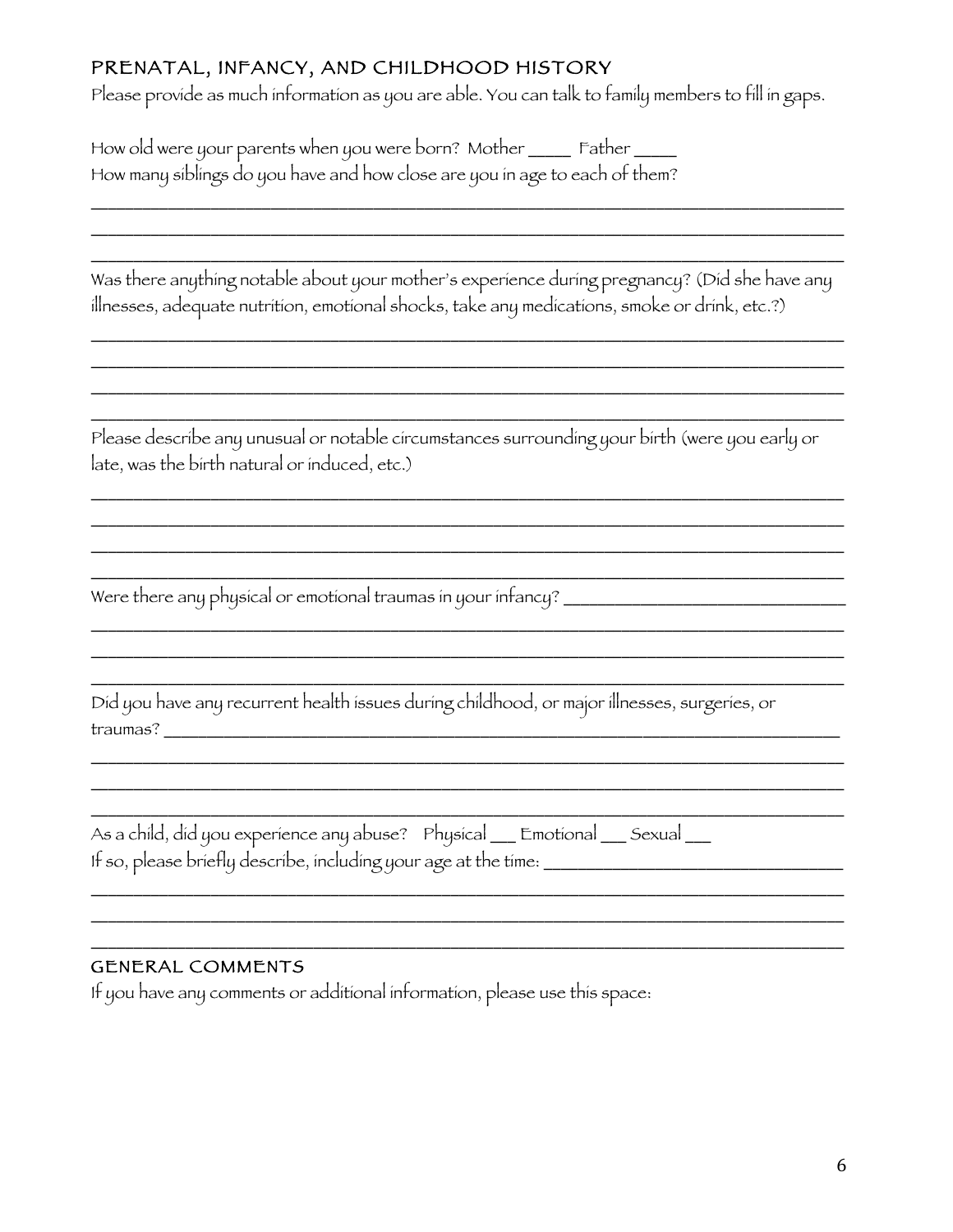

## YOUR HEALTH INFORMATION PRIVACY RIGHTS

Under the Health Insurance Portability and Accountability Act of 1996 (HIPAA), you have certain privacy rights concerning your health care information. Under this law your health care provider generally cannot give your information to your employer, use or share your information for marketing or advertising purposes, or share private notes about your mental health counseling sessions without your written consent. As one of your health care providers it is our responsibility to keep your information safe and secure. We also need to make sure that your information is protected in a way that does not interfere with your health care. **It is important that you understand that your information can be used and shared in the following ways**:

- For your treatment and care coordination. Multiple health care providers may be involved in your treatment directly and indirectly.
- With your family, friends, relatives or others that *you identify* who are involved in your health care or health care bills.
- To protect the public's health, such as reporting when the flu is in your area.
- Obtain payment from third party payers

In order to provide you with service that best meets your privacy needs, please tell us how to best contact you when needed. If you have no specific requests we will use your information provided on the intake form. Please check all that apply:

| $\Box$ Please do not phone me at | Use this alternate phone number: |
|----------------------------------|----------------------------------|
|----------------------------------|----------------------------------|

| $\Box$ Please do not leave messages at/on: | Cell phone | Work | Home |
|--------------------------------------------|------------|------|------|
|--------------------------------------------|------------|------|------|

 $\Box$  Please do not contact me by email.

 $\Box$  Please send mail, including my bills, to this alternate address:

Signature Date

Printed Name Date